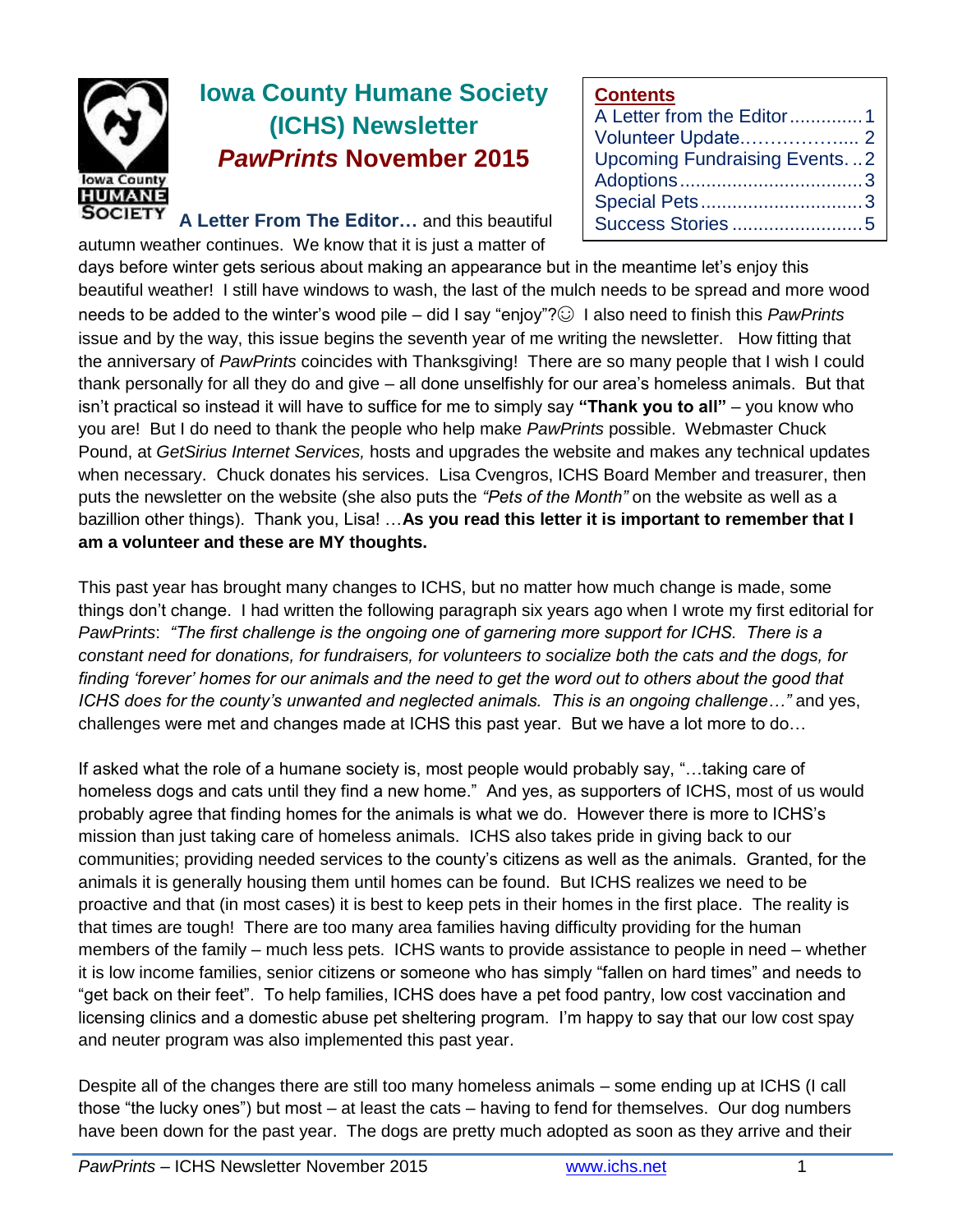evaluations completed. It has been quite the year trying to do 'dog walking training' with new volunteers – there have been times when we simply didn't have the dogs for new volunteers to walk (what a wonderful problem to have)! The cats, again, are a different story. As mentioned in the last *PawPrints*  (please see September 2015 issue) our population of FIV, FeLV cats and other cats with special needs/diets is growing. Families are desperately needed who are willing to adopt/foster these kitties that no one else appears to want (or can't take for various reasons). As much as ICHS has accomplished this past year there is so much more that needs to be done. It will take a commitment from all of us to make Iowa County a better place for both its animals and its citizens. **If you have any suggestions or ideas about the content of ICHS PAWPRINTS, please contact me, Terri Davis, at [roadhogbiker@gmail.com](mailto:roadhogbiker@gmail.com)**

#### **Volunteer Update**

As a reminder, ICHS is a volunteer-based organization and our volunteers are priceless when it comes to our mission and success. As important as our volunteers are, perhaps we don't have an adequate way to express our thanks other than to say "thank you" and there may be times when even that doesn't occur. Most of us volunteer because we want to, and we don't expect thanks – a wagging tail or a purring cat is all of the thanks that we need. ICHS has a *"Lucky Volunteer of the Month"* drawing – just for fun. One volunteer's name is drawn each month and receives a little something – no, not a kitten $\odot$  – as a token of ICHS's appreciation. The volunteer is "lucky" because it has nothing to do with how often you volunteer (there is only one name/per person/ per month no matter how much time you spend volunteering) and so "lucky" is simply being the one whose name is drawn from the container – that's the "luck of the draw"!

Our most recent "lucky volunteers" are: **September** – Mary C. Mary has been a volunteer since 2006 and can be found at ICHS most Tuesday, Thursday and Saturday afternoons. She is the "cat lady" and also helps out in the office when needed. Mary and her husband, Paul, live in the Avoca/Highland/Clyde area (you know – that beautiful area NW of Dodgeville). **October** –Adriane L. Talk about the "luck of the draw" – Adriane's sister, Stephanie, was the *Volunteer of the Month* for July! Adriane lives in Wyoming Township and is a student at River Valley High School. Both Adriane and Stephanie are "cat cuddlers" and have been volunteering for a couple of years. Thank you to Mary, Adriane and all the rest of you for everything that you do for ICHS! The number of people spending time with the cats is up but the cats will be the first to tell you that they still don't get enough attention – and some don't!

Also, please check the website and click on the link to find out what our **'immediate/specific volunteer needs'** are and see how you can help! If you are thinking about becoming a volunteer, our next orientation will be Sunday, **November 22** (the  $4<sup>th</sup>$  Sunday rather than the usual  $3<sup>rd</sup>$  Sunday of the month) and there will be **NO** orientation in December.

#### **Upcoming Fundraising Events**

Just a reminder that ICHS is always looking for volunteers to help with the planning and implementation of our fundraisers. Our goal is to have enough volunteers so that each individual would only have to help plan and work at one event per year. So…if you would like to get involved with the planning and organizing of 2015's fundraisers, please contact the shelter for more details. We hope to hear from you!!!

We will be having our **annual "It's Chili Outside" event on Sunday, November 15th from** 11am-2pm at the Dodger Bowl. The day's events will include a chili lunch, bingo (with cash prizes from \$10-\$100 per game!), a cake walk, a silent auction, and a 50/50 raffle. Tickets will be sold at the door, and ticket prices are as follows: Adults, includes food and all activities- \$10, Adults, just Bingo, no food included-\$5, - Children under 12- \$6.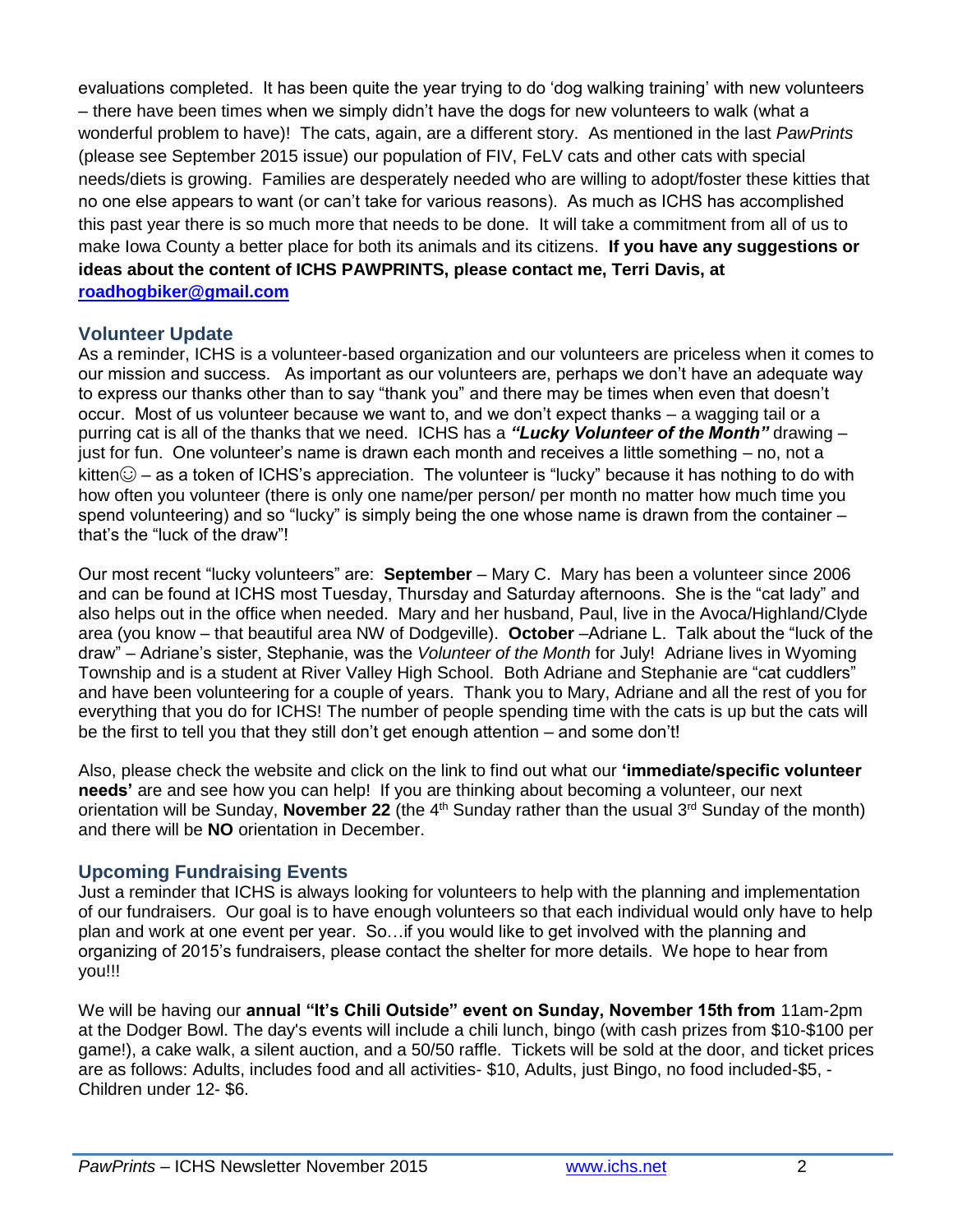Please join us for a "**Paint Your Pet" fundraiser on December 3rd** at the Dodger Bowl. The event starts at 6:30pm, and lasts approximately 2.5-3 hours. Professional artists will walk you through painting your own animal- No experience needed! Each ticket includes all paintings supplies & materials, professional instruction, and a pre-sketched canvas of your animal (you provide a photo ahead of time), as well as a complimentary glass of wine or beer and a cupcake from Steph's Sweet Treats! Tickets are limited, so reserve your spot now! Tickets are \$65 each. To purchase, visit the website below, and scroll to the bottom for the Iowa County Humane Society event: [http://www.winecanvasyou.com/paint\\_your\\_pet.](http://www.winecanvasyou.com/paint_your_pet)

#### **Holiday Bake Sale**

*"Ho-Ho-Ho!"* ICHS is pleased to announce that we will once again be having our Holiday Bake Sale on **Saturday, December 19th**. The sale will be at Spring Gate Mall in Dodgeville. We will be set up in the usual spot outside of *Piggly Wiggly.* The sale will begin at 8:00 AM and continue until 2:00 PM (or until the baked items are gone). As in past years, there will be a huge variety of tempting holiday-themed goodies. Whether you are a baker, a buyer or both – please circle this date on the calendar and hope to see you there! *"YUM-YUM-YUM!"*

| <b>September</b>                                                                    |             |               | <b>October</b> |              |       |               |
|-------------------------------------------------------------------------------------|-------------|---------------|----------------|--------------|-------|---------------|
| <b>Cats</b>                                                                         |             | <b>Dogs</b>   | <b>Cats</b>    |              |       | <b>Dogs</b>   |
| Hugo*                                                                               | Will*       | Max           | Violet*        | Darren*      | Hera* | Monty         |
| Sydney*                                                                             | Delaney*    | Daylin        | Maurice*       | Carl*        | Ninja | <b>Bella</b>  |
| Jekyll*                                                                             | Iliana*     | Holden        | Esfir          | Sullivan     | Jax*  | <b>Beanie</b> |
| Hyde*                                                                               | Fred*       | <b>Molly</b>  | Kostya         | Bailey*      | Ralph | Ozzie         |
| Dahlia*                                                                             | Shay*       | Dante         | Domino*        | Carli*       |       | Irwin         |
| Gabriella*                                                                          | Amari*      | Donna         | Oliver*        | Morgan*      |       |               |
| Foster*                                                                             | <b>Bert</b> | <b>Diesel</b> | Evita*         | Yanna        |       |               |
| Agnes*                                                                              | McKenzie    |               | Deacon*        | Cloey*       |       |               |
| Fergus*                                                                             |             |               | Boulder*       | Fancy Boots* |       |               |
| * - kitten                                                                          |             |               |                |              |       |               |
| © - denotes animal has been at ICHS for over a year/has special needs/or is elderly |             |               |                |              |       |               |

# **September & October Adoptions**

## **Special Pets**

We all know that all animals are 'special' but the animals featured in this section are indeed special. These are 'special needs' animals. The special person/family who adopts one of these animals knows that this may/may not be the long-term relationship which we hope for when we open our hearts and homes to a new family member. These animals 'forever homes' with us may be just for a short time before they move on…But, nevertheless, these animals need a home and a loving family just as we all do. Are you possibly the family that could provide a home for one of these animals? If not, do you know of a family who could provide a loving home for these animals? If so, please come out to ICHS and find out more about these animals from the ICHS staff.



#### **Sox**

**Sox** is a big guy that needs to be an "only cat" – he insists! So, if you have no other cats and are looking for a kitty companion (or if you know of someone who is), please consider Sox. He has a HUGE personality! He also may have some health concerns which is why you may want to foster this fella rather than outright adopt him. Sox may/may not have some urinary issues. He may possibly have a kidney stone, possibly a tumor or possibly lower urinary tract disease. He is showing no symptoms at the moment other than (at times) having lots of urine – yes; he does use his litter box. Sox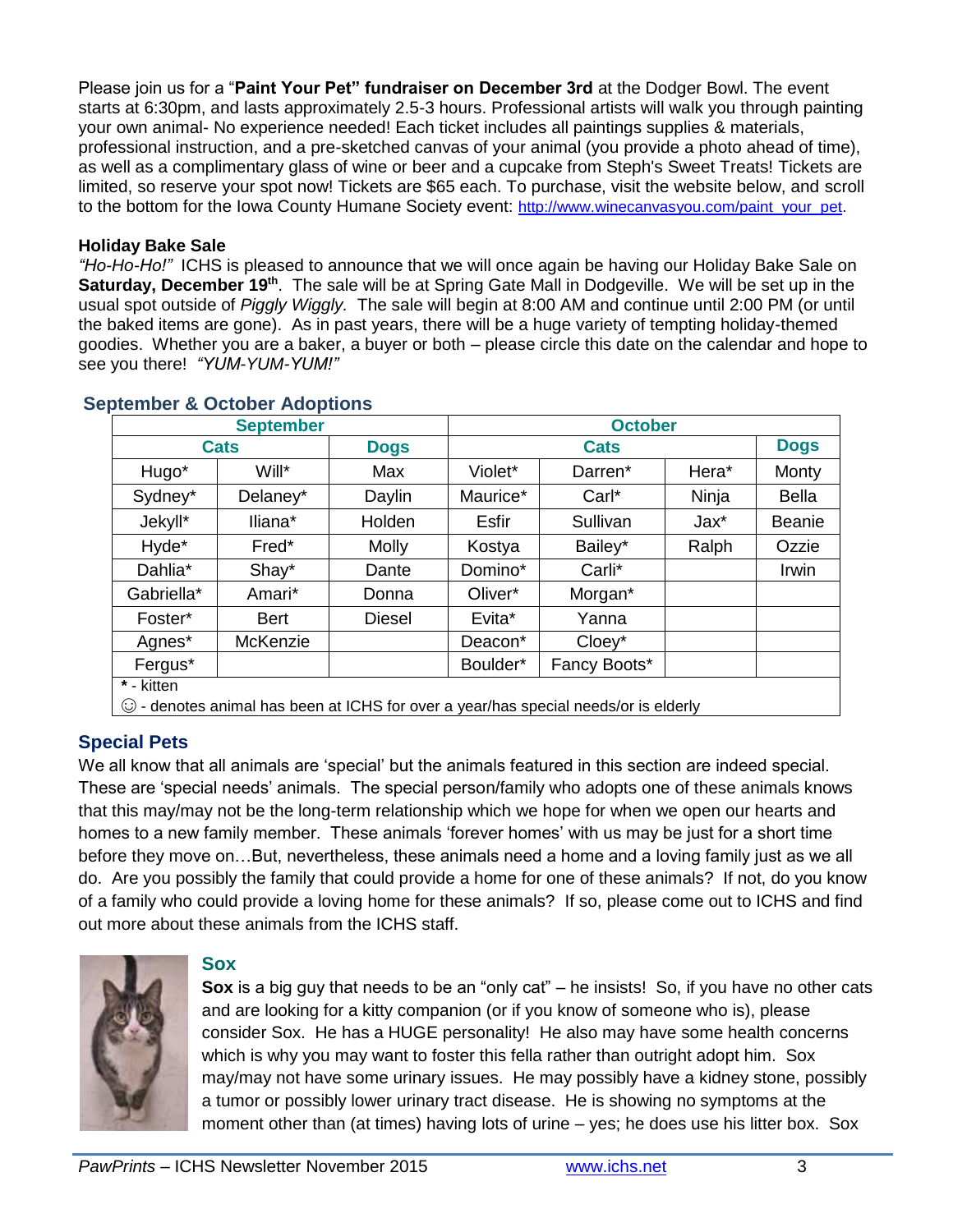was surrendered in February of 2014 and is 13 years old. Sox is very vocal (includes loud). He can open doors, loves food and can be somewhat choosy in who he befriends. He will not tolerate other cats so that doesn't help in finding him a family. Again, because it is unclear of the status of his health (to look at him, he appears to be the "picture of health") – you may want to ask about fostering him. So foster family or forever family…Sox needs a home.

## **Buzz, Juniper & Woody – FIV Kitties**



Our FIV kitties are **Buzz, Juniper and Woody**. These kitties are "normal" cats – it's just that they have a virus (FIV) which affects their immune systems – but slowly – over a period of years! They should live long and normal lives! **Buzz** was thought to be 'feral' when he first arrived at ICHS; hiding in his cubby 24/7 for weeks – but he was simply frightened. Buzz had the reputation of being "one of the sweetest and most loving cats in the building" however he now has an "orange card". He just doesn't want to go back to his cage when it's time so he gets a bit

"feisty" and he scares easily when unexpected noise or movement occurs. If it wasn't for the FIV+ sign on his cage, you wouldn't have a clue that he has FIV! Buzz has been with us for two years – he really needs a home! Is it possible that YOU just might be the special family that Buzz is looking for?

**Juniper** has been with us since May. Juniper is simply "precious"!!! She is a beautiful orange cat with matching eyes. She is so loving and will probably be a "lap cat supreme" once she has the opportunity to be away from the shelter. She doesn't get the attention that she craves; "special needs" cats are too often ignored here at the shelter – even by volunteers.





**Woody** is a "teenager" and hasn't been at ICHS very long. Being the young feller that he is, it is sad that he can't be in one of the community rooms playing with the other kittens. The good news is that he is quite popular with the volunteers so he does get out of his cage more than the older cats. This little guy has his entire life ahead of him and he is waiting to spend it with YOU!

Although we call FIV cats "special", there really are no special considerations when adopting **Buzz**, **Juniper** and/or **Woody**. They must be kept indoors. They may live with other cats since FIV is not easily passed between cats (it would be best if your other cat(s) are good-natured and amicable to a new pal). FIV is primarily spread by serious bite wounds so if you have other cats, it is important to properly introduce FIV cats to the others (but you would do that with any cat that you bring home). It is also important to keep them free from stress so a quiet home would be best. So…Buzz, Juniper and Woody need homes.

## **Laurel & Slade – FeLV Kitties**



To those of you who don't have a cat, but have been thinking about getting one – PLEASE do yourself a favor and come and meet **Laurel**. She is an older kitty, a sweetheart and tested positive for FeLV. People shy away from kitties with FeLV, and they remain at the shelter for months/years. PLEASE don't let that happen to Laurel. She spends much of her day sleeping but what else is there to do living in a cage. Let her enjoy your lap or a sunny window

sill! So...Laurel needs a home.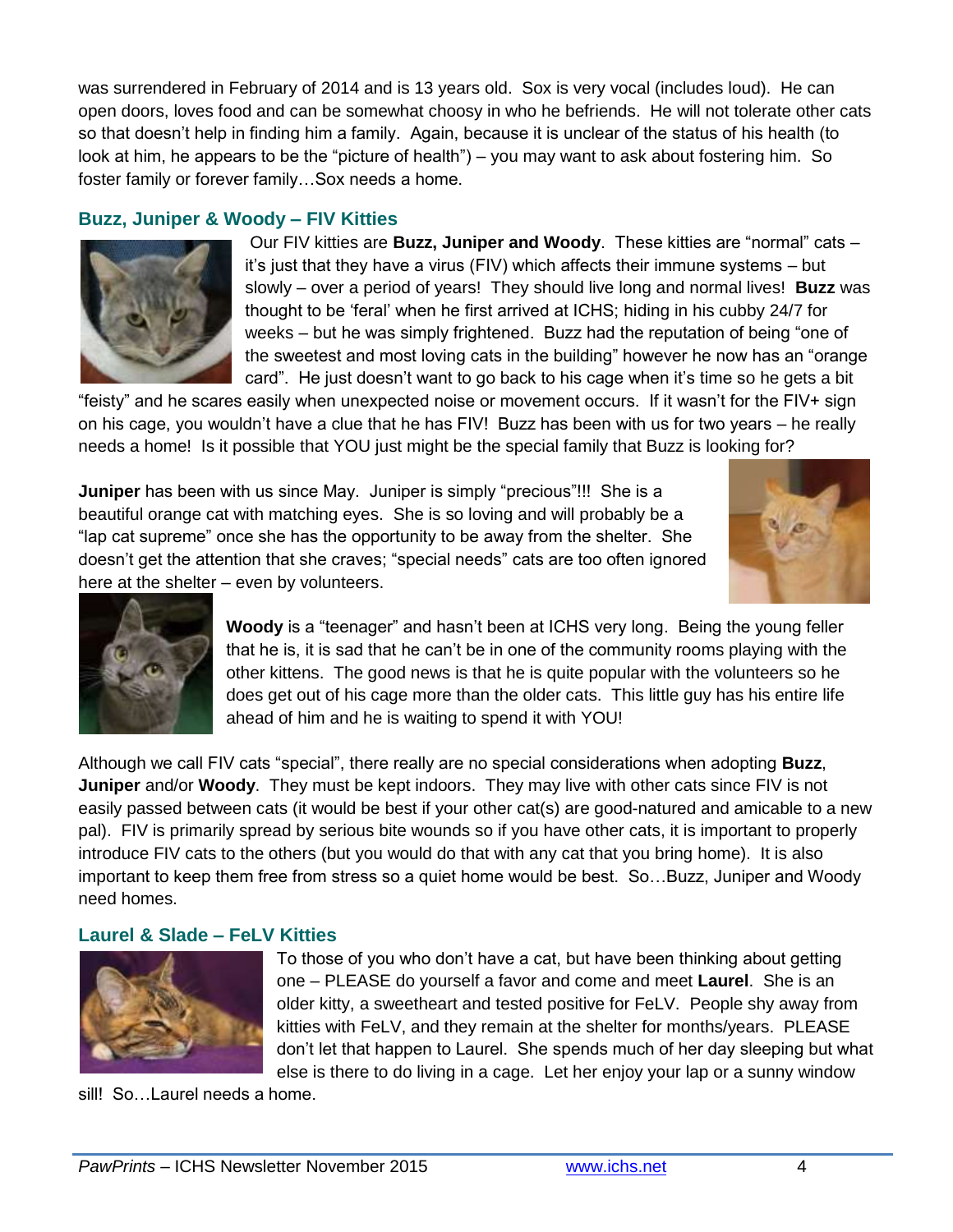**Slade** is a young, gray guy who had one thing on his mind when I take him out of his cage – FOOD! And he could probably benefit from having some extra treats – being the young cat that he is, he is a bit gangly. I don't know Slade very well so I leave it up to YOU to get to know him – whether as a volunteer here at ICHS or by making him YOURS. So…Slade needs a home.



Similar to FIV cats, FeLV cats also must be kept indoors and a quiet home is best. FeLV cats do need to be only cats (may live with other FeLV cats). FeLV kitties may live for

years having a "normal" life span, but once/if the later stage of the infection occurs, the cat's health may deteriorate rapidly. That, of course, is one reason FeLV cats are not readily adopted – no one wants to lose their pet to illness. But these kitties need homes.



## **Gregory**

**Gregory** is indeed a special kitty! He tested positive for both FeLV and FIV. Now don't let that deter you from making this guy a part of your family! As mentioned earlier, as long as FeLV cats are kept indoors, are only cats and live in a stress-free environment (as much as possible), they should be with your family for many years to come. **Gregory** is friendly and affectionate, but he hasn't had a lot of opportunities to interact with people (he was a barn

cat), so he needs YOU to show him what a loving relationship is all about. So…Gregory needs a home.

## **Success Stories**

I need your help if I am to continue to feature the success stories which begin the moment your adopted companion chooses you. It is not difficult for me to write a paragraph that showcases your pet. The problem that I have is finding YOU and your pet. I don't know who you are or how to contact you. If you would be interested in sharing your pet's story in the newsletter, please e-mail me at [roadhogbiker@gmail.com.](mailto:roadhogbiker@gmail.com) Some of you send periodic updates about your adopted pets to the shelter, and I can use those write-ups if you would please indicate (in your letter/e-mail to ICHS) that you are giving me permission to include your pet's story in the newsletter. I hope to hear from you!



## **Raymond**

For those of you familiar with *PawPrints*, you've read about Raymond before, and he truly was an amazing cat! Sadly, I had to euthanize him in September, but I would like to share our story again. I brought Raymond (named after the TV show "Everybody Loves Raymond") home in August of 2004. Ray came to the shelter that June after being found in one of the Dodgeville parks. Ray didn't have any eyes (probably due to an untreated infection) and I just had to

have him. The problem was that I had to convince my husband that Ray was meant to be – ours! Chuck wouldn't budge but he made the mistake of asking me what I wanted for my birthday. BIG mistake! That's how Ray came to live with us – he was my birthday present!

For several years Ray was just another cat – we didn't really think of him as 'sightless' and he didn't appear to know that he couldn't see. He played a lot and was a wonderful lap cat. He loved to be outdoors so we had to "Ray proof" our decks so that he could be outside without supervision. He also loved to wander the yard when I was outside with him. He loved to run – always in large circles with his head and tail held high – we called it "the moose run". He always had a weight problem as he loved to eat and didn't get enough exercise so it wasn't a big surprise when he was diagnosed with diabetes in 2013.